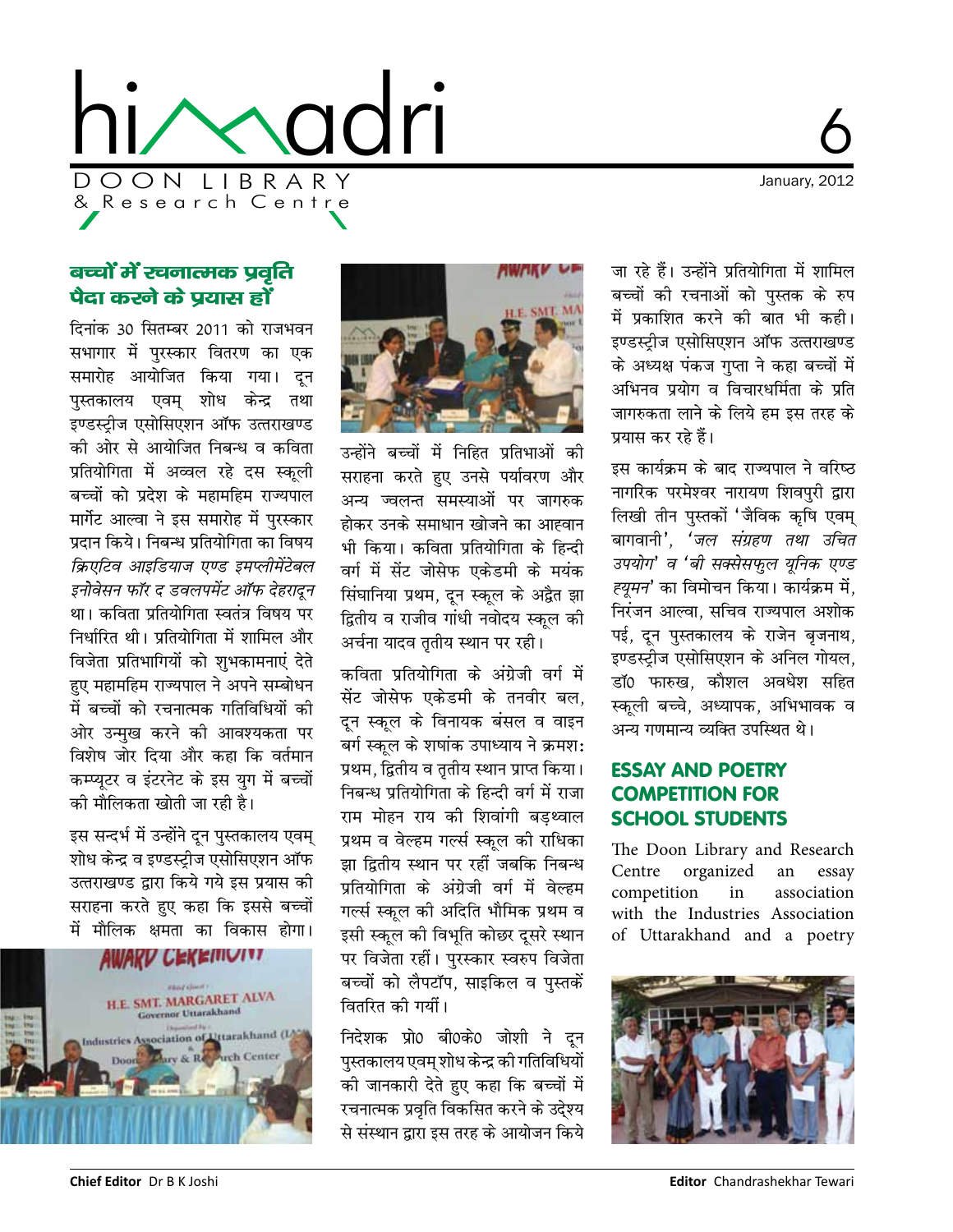# *From the Director*

It gives me great pleasure to wish<br>
Ia very happy new year to all **T** t gives me great pleasure to wish members, friends and well-wishers of the Doon Library & Research Centre. We are indeed very happy to bring a fresh edition of our newsletter Himadri. The past few months since the last issue have seen the library continue its steady progress. The number of books has now reached 15,000 which was one of the informal and unstated landmarks that we eyed when we started at the end of 2006. We feel extremely satisfied in getting there in just over five years. To be honest I had initially given ourselves much longer for getting there. Reason enough to feel very satisfied. Another landmark that we have crossed in the past few months is the total membership having crossed 1000. This past year, responding to requests from many of our existing and prospective members, we introduced a new category of life members. The response has exceeded our expectations. We now have a total of 1114 members consisting of 1059 annual members, 52 life members and 3 institutional members. Our efforts to get more institutional members have not borne fruit. This past year we decided to invite some of the leading private schools of the city to become institutional members. We have had no response so far. We also offered institutional membership free of charge to all Government intermediate colleges in the city. Only one school came forward. We believe that membership of the



library will be of great benefit to the teachers.

Our members have also been making good use of our facilities. Both the reading rooms are full with readers all through the day. At times we also fall short of sitting space in the reading rooms. The members have also been active in borrowing books from the library, During the last three months of 2011 a total of 1755 books were borrowed by our members: 530 in October, 604 in November and 621 in December. All these developments give us enough reason for cheer.

Along with cheer comes some despondency as well, caused mainly by the severe shortage of space that we are facing. We now have hardly any space to accommodate new books. The library, however, cannot stop growing by acquiring new books. A stagnant library, as they say, is a dead library. This poses a real dilemma for us. We are now trying desperately to solve the severe space crunch. Our first priority

is to get permission to build additional space in our present premises. Simultaneously we are also trying to get money from the Government of Uttarakhand for this purpose. We realise that our present building is not really suited for the purpose of a library. Ideally, the library should have a separate building especially designed to suit its needs. Failing that we have to make the best of what we have. The big advantage of our present premises is its location in the heart of the city. As a result our members find it very convenient to approach the library.

We request all members and well-wishers to raise their voice in support of our quest for more space. We need more space for stacking books, for our reading rooms, working space for the library staff and at least one hall for holding talks, presentations, seminars etc. I hope you will all agree that Dehradun deserves a first rate library.

**B.K. Joshi**

6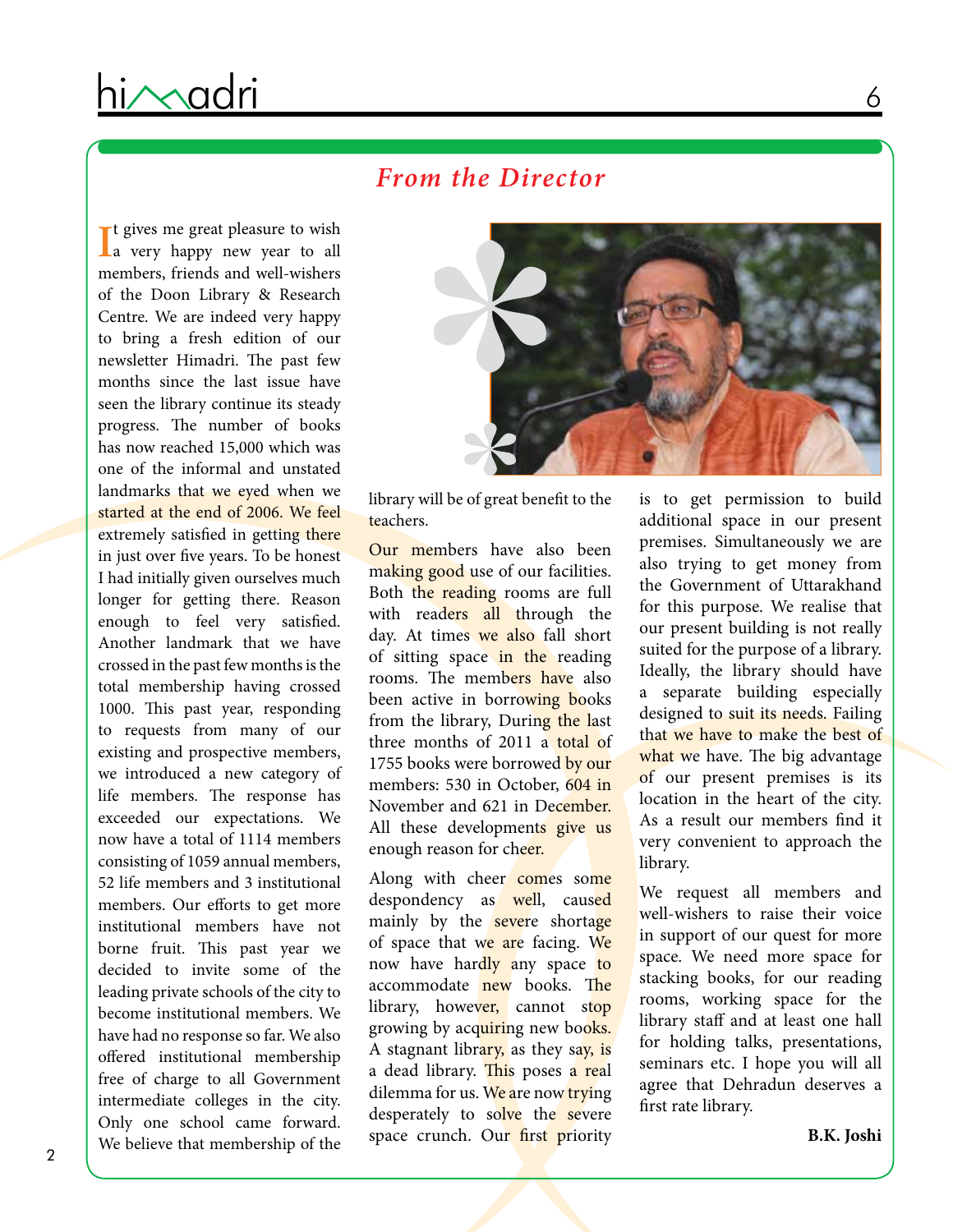# D O O N L I B R A R Y & R e s e a r c h C e n t r e hi/Madri

competition (Hindi and English) for school students of Dehradun. The winning entries in both the competitions were given prizes by the Governor of Uttarakhand, Her Excellency Smt. Margaret Alva at a function organized in the auditorium of the Raj Bhavan on 30th September, 2011. The prize for first place in the essay competition was a laptop and for second place it was a bicycle. Prize winners in the poetry competition were given gift vouchers for purchase of books.

### आसन बेराज का शेक्षिक भ्रमण

दून पुस्तकालय एवम् शोध केन्द्र के शैक्षिक भ्रमण कार्यक्रम के तहत संस्थान में कार्यरत लोगों और उनके पारिवारिक सदस्यों ने एक दिवसीय भ्रमण का आनन्द उठाया। शैक्षिक भ्रमण दल में शामिल सदस्यों ने दिनांक 13 मार्च 2011 को देहरादून जनपद के आसन बैराज व डाक पत्थर एवम उत्तराखण्ड को सीमा से लगे पौंटा साहिब को सैर को। इस शैक्षिक भ्रमण के तहत सदस्यों ने जहां आसन बैराज व डाक पत्थर बैराज का अवलोकन कर वहां के स्थानीय पर्यावरण जैसे-जल, वनस्पति व प्रवासी पक्षियों के बारे में जानकारी हासिल की वहीं उन्होंने पौंटा साहिब जैसे ऐतिहासिक स्थल तथा कुल्हाल जल विद्युत गृह को भी देखा। देहरादून से प्रात: 9.00 बजे बस से रवाना होकर यह दल सायं 6.00 बजे देहरादून वापिस पहुंचा। इस शैक्षिक भ्रमण दल में 35 के करीब सदस्य शामिल थे।



#### Annual Picnic

The annual family picnic and outing for the staff and of the Doon Library and Research Centre was held on 13<sup>th</sup> March, 2011. This year we went to the Assan Barrage, Dak Patthar and Paonta Sahib.

#### कविता पाठ का आयोजन

होटल रीजेण्ट में 28 मई 2011 को दून पुस्तकालय एवम् शोध केन्द्र द्वारा कविता पाठ का एक कार्यक्रम आयोजित किया गया। जिसमें देहरादन के हिन्दी और अंग्रेजी के कवि उपस्थित थे। हिन्दी के वरिष्ठ कवि व साहित्य अकादमी पुरष्कार से सम्मानित लीलाधर जगूड़ी, जनकवि डाॅ0 अतुल शर्मा, वरिष्ठ पत्रकार जसकिरन चोपडा. साहित्यकार रतन सिंह जौनसारी. अंग्रेजी के साहित्यकार प्रो0 अरविन्द कृष्ण मेहरोत्रा, दून पुस्तकालय के सलाहकार राजन बृजनाथ एवम् डॉ0 मनोज पंजानी ने उपस्थित श्रोताओं के सम्मुख अपनी कविताओं का पाठ किया। जनकवि डॉ0 अतुल शर्मा ने जमीन की सच्चाई से जुड़ी दो कविताएं 'जड़ें' व 'सचिवालय का कूड़ेदान' सुनायीं।

वरिष्ठ पत्रकार जसकिरन चोपड़ा की कविता 'मेरा शहर' दून की खूबसूरती



6

पर केन्द्रित थी जिसकी पंक्तियां थी *इन eqdkeksa ds fy;s rks ughas cuh Fkh------glhu ख्वाबों के सारे सिलसिले चले गये*। प्रो0 अरविन्द कृष्ण मेहरोत्रा ने निराला की कविता वह तोड़ती पत्थर का अंग्रेजी अनुवाद तथा इलाहाबाद के भारती भवन लाइबेरी के परिवेश पर आधारित कविता का पाठ किया। वरिष्ठ कवि लीलाधर जगूड़ी ने अपनी कविता जो ठोकर खाते हैं वो प्रवाह पा जाते हैं का वाचन किया। डॉ0 मनोज पंजानी ने उपस्थित श्रोताओं के सम्मुख तीन नज्मों के अलावा मुम्बई शहर पर अपनी कविता प्रस्तुत की। साहित्यकार रतन सिंह जौनसारी ने दैनिक जीवन से सम्बन्धित कई छोटी-छोटी कविताएं सुनायीं। इसके अलावा दुन पुस्तकालय के सलाहकार राजन बृजनाथ ने भी अंग्रेजी में दो-तीन कविताएं प्रस्तुत कों। कविता पाठ के इस कार्यक्रम का .<br>संचालन निदेशक पो0 बी0के0 जोशी ने किया। इस अवसर पर नगर के साहित्य प्रेमी, पुस्तकालय के सदस्य व अन्य लोग उपस्थित थे।

#### Poetry Reading Session

On 28<sup>th</sup> May, 2011 a poetry reading session was organized in which some well-known writers and poets of Dehradun read their poems. Participating poets

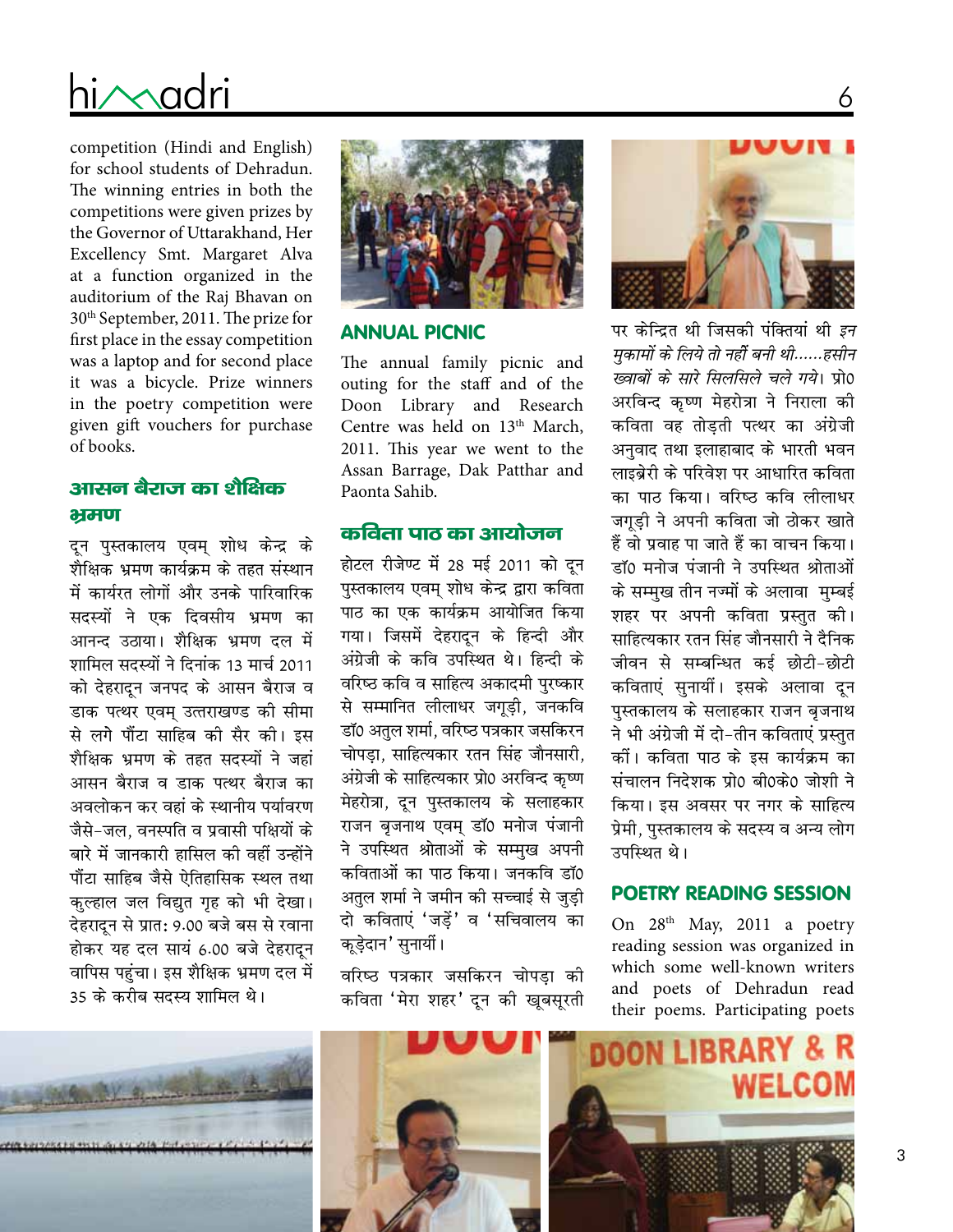# D O O N L I B R A R Y & R e s e a r c h C e n t r e hi $\sim$ adri

included the well-known poet Shri Leeladhar Jagudi, a recipient of the Sahitya Akademi Award, Shri Ratan Singh Jaunsari and Dr Atul Sharma who recited poems in Hindi, Jaskiran Chopra and Manoj Panjani who recited poems in Urdu, and Prof. Arvind Krishna Mehrotra, the leading English poet of the country who read his English translations of the poems of Kabir.

## केन्द्र-राज्य वित्तीय सम्बन्धों पर व्याख्यान

दून पुस्तकालय एवम् शोध केन्द्र में आने वाले युवा वर्ग के पाठकों के लिये दिनांक 7 जुलाई, 2011 को एक व्याख्यान का आयोजन किया गया। पुस्तकालय के अध्ययन कक्ष में आयोजित यह व्याख्यान प्रतियोगी परीक्षाओं की तैयारी करने वाले युवाओं के लिये विशेष रुप से महत्वपूर्ण रहा। संस्थान के निदेशक प्रो0 बी0 के0 जोशी द्वारा दिये गया यह व्याख्यान केन्द्र-राज्य वित्तीय सम्बन्धों पर आधारित था। व्याख्यान में उपस्थित युवाओं द्वारा इस सन्दर्भ में प्रो0 जोशी से सम्बन्धित बिन्दओं पर अपनी जिज्ञासाओं का समाधान भी किया। व्याख्यान के दौरान 50 के करीब युवा उपस्थित थे।

#### Lecture on Centre-State Financial Relations

Dr B K Joshi delivered a lecture on Centre-State financial relations on 7<sup>th</sup> July, 2011 in the premises of the Doon Library and Research



Centre. The audience consisted of mostly young persons who are members of the library.

## हिरोशिमा दिवस मनाया त्रारगा

वन विभाग के मन्थन सभागार में 6 अगस्त 2011 को दून पुस्तकालय एवम् शोध केन्द्र तथा भारतीय विज्ञान लेखक संघ उत्तराखण्ड प्रभाग के संयुक्त तत्वाधान में एक परिचर्चा का आयोजन किया गया। हिरोशिमा दिवस के अवसर पर आयोजित इस परिचर्चा में वक्ताओं ने परमाणु हथियारों के बढ़ते खतरों पर अपने विचार प्रस्तुत किये। जापान के हिरोशिमा की भयावह त्रासदी को याद करते हुए वक्ताओं द्वारा इसके परिणामों से होने वाले विनाश पर गहरी चिन्ता व्यक्त की गयी। वक्ताओं का मानना था कि आज दुनिया के तमाम देश परमाणु हथियारों के बल पर एक दूसरे से आगे बढ़ने की होड़ में लगे हुए हैं। परमाणु हथियारों को पर्यावरण और मानव जगत के लिये बड़ा खतरा बताते हुए विषय विशेषज्ञों ने इसके उपयोग पर नियंत्रण रखने का सुझाव दिया।

इस परिचर्चा में दून पुस्तकालय एवम् शोध केन्द्र निदेशक प्रो0 बी0के0 जोशी, सलाहकार राजेन बृजनाथ, भारतीय विज्ञान लेखक संघ उत्तराखण्ड प्रभाग से सम्बद्ध वैज्ञानिक प्रो0 धीरेन्द्र शर्मा व डॉ0 मुकुन्द नीलकण्ठ जोशी के अलावा डॉ0 पुरुषोत्तम उपाध्याय ने प्रतिभाग किया। डी0आई0टी0 के छात्र-छात्राओं ने विषय विशेषज्ञों के सम्मख अपने सवालों का समाधान भी किया। परिचर्चा के समापन सत्र में डॉ0 पुरुषोत्तम उपाध्याय ने उपस्थित लोगों को हिरोशिमा त्रासदी पर स्लाइड शो के माध्यम से कई महत्वपूर्ण जानकारियां दी। इस मौके पर विज्ञान से जुडे तमाम व्यक्ति, पुस्तकालय के सदस्य व छात्र-छात्राएं उपस्थित थीं।

#### Hiroshima Day **OBSERVED**

In collaboration with the Science Writers Association, Uttarakhand a discussion on the menace of nuclear weapons was held on the occasion of Hiroshima Day on 6th August, 2011. Speakers who shared their thoughts on the scourge and menace of nuclear weapons included occasion Prof. Dhirendra Sharma, Dr Purshottam Upadhyaya, Dr BK Joshi, Shri Rajen Brijnath and Dr MN Joshi. The discussion, held in the Manthan Meeting Hall of the Forest Department was attended by a number of prominent citizens of the city.

## राष्ट्रीय पुस्तकालय दिवस का आयोजन

एम0के0पी0 (पी0जी0) कालेज के सभागार में 12 अगस्त 2011 को डॉ0 एस0 आर0 रंगनाथन का जन्मदिन राष्ट्रीय पुस्तकालय दिवस के रुप मे<mark>ं</mark> मनाया गया। दून पुस्तकालय एवम् शोध केन्द्र तथा सैण्ट्ल लाइब्रेरी एसोसिएशन (सीजीएलए) के तत्वाधान में इस कार्यक्रम का आयोजन किया गया। आई0 आई0टी0 रूड़की के पुस्तकालयाध्यक्ष डा0 योगेन्द्र सिंह इस कार्यक्रम के मुख्य अतिथि थे। मुख्य अतिथि ने डाॅ0 एस0 आर0 रंगनाथन के व्यक्तित्व को याद करते हुए कहा कि उन्होंने पुस्तकालय विज्ञान के क्षेत्र में विविध प्रयोगों के जरिये किताबों के प्रति आम लोगों में रुझान पैदा करने के प्रयास किये। उन्होंने कहा कि पुस्तकालय मात्र किताबों के भण्डार नहीं हैं अपित् ये भविष्य की स्वर्णिम किरण हैं जहां से कई प्रतिभाओं का जन्म होता है। उन्होंने पुस्तकालय को एक प्रगतिशील संस्था बताते हुए कहा कि पुस्तकालय का निरंतर विकास ही देश के विकास की निशानी है।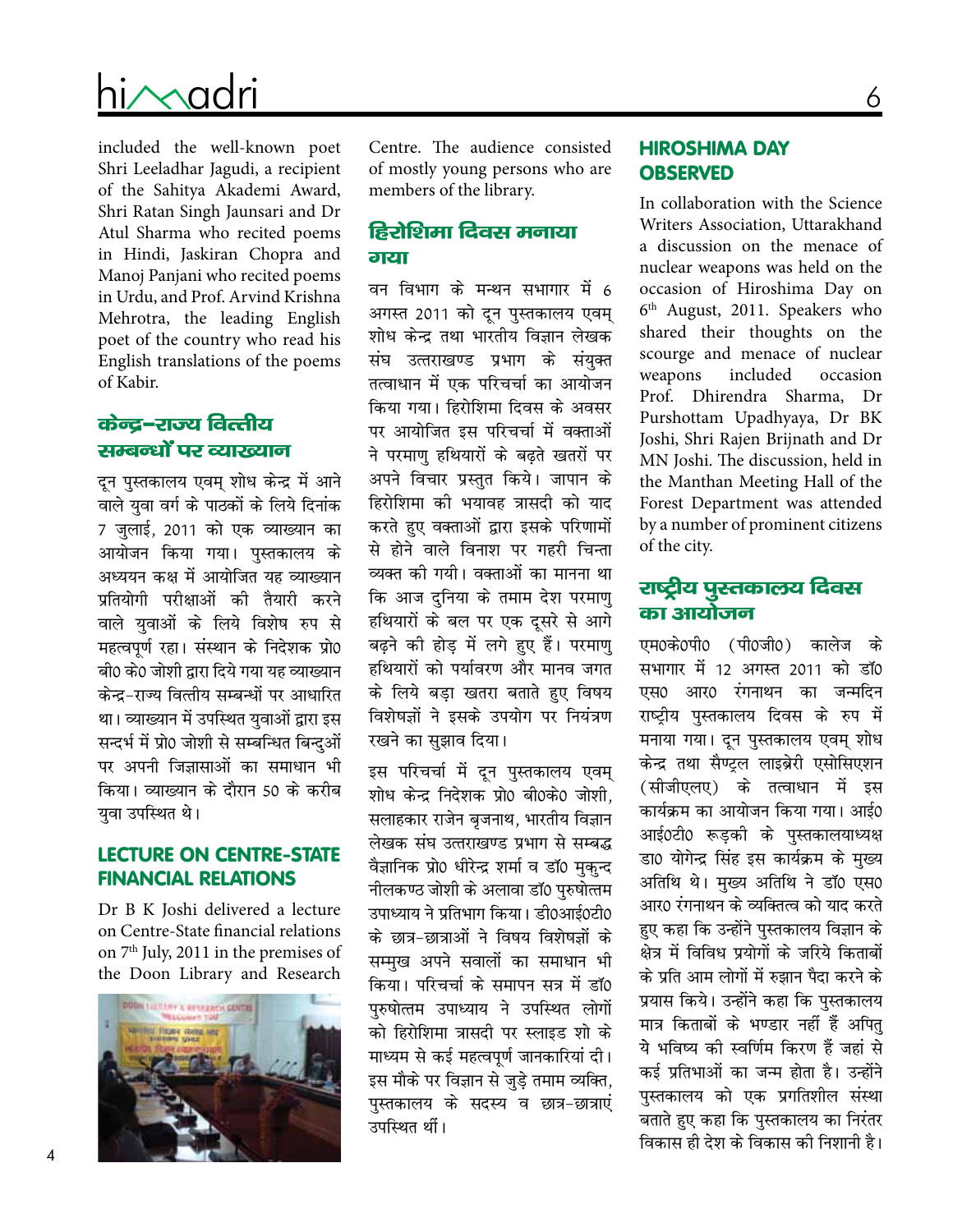# hi/madri



दून पुस्तकालय एवम् शोध केन्द्र के निदेशक प्रो0 बी0के0 जोशी ने डॉ0 रंगनाथन को भारतीय पुस्तकालय का जनक बताते हुए उनके द्वारा दिये गये योगदान को महत्वपूर्ण बताया और कहा कि सही मायने में जागरुक पाठकों की संख्या ही उस पस्तकालय का मापदण्ड निर्धारित करती है। उत्तराखण्ड में पुस्तकालयों की स्थिति पर अपने विचार व्यक्त करते हुए उन्होंने इस दिशा में सकारात्मक पहल करने की जरुरत बतायी। दून पुस्तकालय के सलाहकार राजन बृजनाथ ने कहा कि ज्ञान से बढ़कर दूसरा बड़ा धन कोई नहीं है, पुस्तकालयों से प्राप्त ज्ञान से हम समाज का सही विकास कर सकते हैं। एम0 के0पी0 (पी0जी0) कालेज की प्रधानाचार्य इन्द सिंह ने शैक्षिक विकास में पुस्तकालय विज्ञान की उपयोगिता पर प्रकाश डाला और कहा शोध कार्यों में पुस्तकालयों का अहम योगदान रहता है। कार्यक्रम में उपस्थित चरनजीत कौर, वी0पी0 सिंह, ए0के0 समन व रमेश गोयल ने भी डॉ0 रंगनाथन के योगदान पर अपने विचार प्रकट किये। कार्यक्रम के अन्त में निदेशक प्रो0 बी0के0 जोशी एवम् सुमन भारद्वाज ने स्लाइड शो के माध्यम से दून पुस्तकालय एवम् शोध केन्द्र का परिचय दिया। इस कार्यक्रम में सैण्टल लाइब्रेरी एसोसिएशन (सीजीएलए) की ओर से दून पुस्तकालय एवम् शोध केन्द्र के पुस्तकालयाध्यक्ष के0सी0 सक्सेना को लाइफ एचीवमेंट पुरस्कार से सम्मानित किया गया। दून पुस्तकालय एवम् शोध केन्द्र मे कार्यरत लोग, पुस्तकालय के सदस्य एम0के0पी0

की छात्राएं, व पुस्तकालय संगठन से जुड़े व्यक्ति इस कार्यक्रम में उपस्थित थे।

#### **CELEBRATION OF LIBRARIAN'S DAY**

The Doon Library & Research Centre organised a function in collaboration with the Central Government Libraries Association (CGLA) Dehradun on 12<sup>th</sup> August, 2011 in celebration of Librarian's Day which falls on the birth anniversary of Dr S.R. Ranganathan, the father of Library Science in India. Shri Yogendra Singh, Librarian, IIT, Roorkee was the chief guest on the occasion. Paying tributes to dr Ranganathan and his contribution to library science in the world and to the growth of the library in movement in India, he referred to a book on the 100 great librarians of America wherein it was mentioned that many of the great librarians would not have achieved what they were able to achieve if the example of Dr Ranganathan was not before them. Dr BK Joshi said that the difference between the developed and not so developed societies was the presence or absence of a robust library system. Shri KC Saxena, Librarian, Doon Library and Research Centre was conferred a Lifetime Achievement Award by the CGLA for devoting nearly 50 years of his life in the field of Library Science. Shri V.P. Singh, who had recently retired as librarian of the Wadia Institute of Himalayan Geology was also honoured by the CGLA for his contribution. The programme was compered by Shri D.K. Pandey of CGLA.

# मिथ्स ऑफ रियलिटिज ऑफ सिक्युरिटी एण्ड पब्लिक अफेंयर्स पुस्तक का विमोचन

6

दून पुस्तकालय एवम् शोध केन्द्र की ओर से 24 सितम्बर 2011 को अरविंद सिंह की पुस्तक *मिथ्स ऑफ रियलिटिज ऑफ* सिक्युरिटी एण्ड पब्लिक अफेयर्स का विमोचन राजपुर स्थित इन्द्रलोक होटल में सुप्रसिद्ध लेखक आइ एन सीली ने किया। .<br>उन्होंने पस्तक की समीक्षा करते हुए कहा कि इस पस्तक में लेखक ने अपनी दष्टि से जिन घटनाओं का विवरण दिया है उनके चित्र अक्षरों के मध्य साफ तौर पर नजर आते हैं।

निदेशक प्रो0 बी0के0 जोशी ने कहा कि यह पुस्तक इंडो चाइना वार व सिक्योरिटी सिस्टम को जीवंत तरीके से प्रस्तुत करती है। दून विश्वविद्यालय के कुलपति प्रो0 गिरिजेश पन्त ने लेखक अरविंद सिंह की सराहना करते हुए सुझाव दिया कि जिन खास लोगों का जिक्र इसमें छूट गया है उन्हें पुस्तक के अगले संस्करण में शामिल करना उपयुक्त होगा। वक्ताओं का कहना था कि अरविंद सिंह ने जिस मेहनत के साथ इस पुस्तक का लेखन किया है वह



प्रशंसनीय है। वक्ताओं का मानना था कि लेखक ने देश के राजनैतिक व सुरक्षा से सम्बन्धित महत्वपूर्ण सवालों को इस पुस्तक में उठाया है। विमोचन समारोह में देहरादून के कई गणमान्य व्यक्ति व प्रबुद्ध जन उपस्थित थे।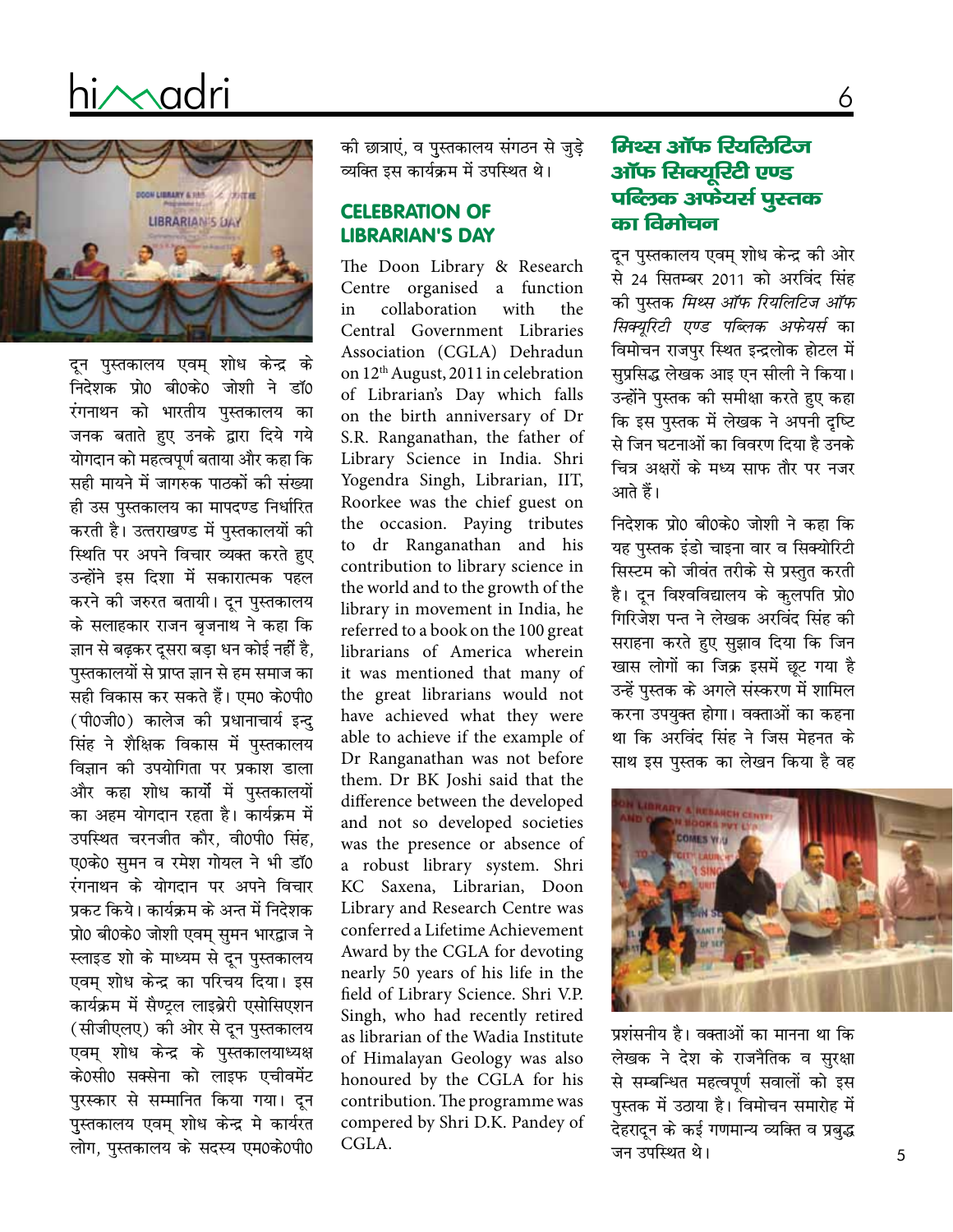# hi∧∧adri



#### **BOOK LAUNCH**

The Doon Library & Research Centre co-sponsored the launch of the book Myths and Realities of Security and Public Affairs authored by Arvinder Singh on 24<sup>th</sup> September, 2011. The book was launched by the well-known author Allen Sealy. Others who spoke on the occasion were Prof Girijesh Pant, Vice-Chancellor, Doon University, Shri Raj Kanwar senior journalist, and Dr B.K. Joshi. Shri Rajen BrijNath compered the programme.

### धूमधाम से मना बाल दिवस

पिछले 14 नवम्बर 2011 को दून पुस्तकालय एवम् शोध केन्द्र की ओर से परेड ग्राउण्ड स्थित कन्या पूर्व माध्यमिक और प्राथमिक विद्यालय के बच्चों के साथ इस साल भी बाल दिवस धुमधाम से मनाया गया। इस दौरान बच्चों द्वारा विद्यालय परिसर में सांस्कृतिक कार्यक्रम प्रस्तुत किये गये। छोटे-छोटे बच्चों ने जहां अपनी तोतली आवाज में कविताएं सुनाकर वाह वाही लुटी वहीं बड़े बच्चों द्वारा प्रस्तुत लोकगीत व लोक नृत्यों ने उपस्थित श्रोताओं को मंत्रमुग्ध कर दिया। सांस्कृतिक कार्यक्रमों



के पश्चात तीन वर्गो में कुर्सी दौड़ खेल का आयोजन किया गया। कुर्सी दौड़ खेल प्रतियोगिता में जूनियर वर्ग में जनतनिशा (कक्षा 7) प्रथम,सोनू (कक्षा 7) द्वितीय व प्रकाश (कक्षा 6) तीसरे स्थान पर, प्राथमिक वर्ग में गुलजेब (कक्षा 5) प्रथम, राहुल (कक्षा 4) द्वितीय व गुशरा (कक्षा 5) तीसरे स्थान पर रहे जबकि मलिन बस्ती वाले बच्चों के वर्ग में धीरज (कक्षा 3) ने प्रथम, टिना (कक्षा 3) ने द्वितीय व अजय (कक्षा 3) ने तीसरा स्थान प्राप्त किया। कार्यक्रम सम्पन्न होने के बाद कुर्सी दौड़ खेल प्रतियोगिता के विजयी प्रतिभागियों तथा सांस्कृतिक कार्यक्रम प्रस्तुत करने वाले बच्चों को पुरष्कृत किया गया।

बच्चों में साहित्यिक पठन पाठन की रुचि जाग्रत करने के उद्देश्य से कन्या पूर्व माध्यमिक विद्यालय व प्राथमिक विद्यालय के प्रधानाध्यापिकाओं को दून पुस्तकालय एवम् शोध केन्द्र की ओर से बाल साहित्य की विविध पुस्तकों के सैट भी प्रदान किये गये। कार्यक्रम में मुख्य अतिथि के रुप में दून पुस्तकालय के सलाहकार राजन बृजनाथ उपस्थित थे। इस कार्यक्रम में पुस्तकालयाध्यक्ष के0सी0 सक्सेना तथा कन्या पूर्व माध्यमिक विद्यालय, प्राथमिक विद्यालय व मलिन बस्ती स्कुल की प्रधानाध्यापिकाएं व अध्यापिकाएं भी उपस्थित थीं। बाल दिवस के इस आयोजन में दून पुस्तकालय एवम् शोध केन्द्र की सुमन भारद्वाज, खुशीराम शर्मा, जगदीश सिंह महर, मीनाक्षी कुकरेती भारद्वाज, गीतान्जलि भट्ट, मधु डंगवाल, मधन सिंह विष्ट, नवीन डोबरियाल व गामा चन्द व नरेश का विशेष सहयोग रहा।



#### **CHILDREN'S DAY CELEBRATED**

Continuing the tradition being followed for the past few years the Doon Library & Research celebrated Children's Centre Day on 14th November, 2011 with children of the Middle & Primary School, Parade Ground. Games were organized for the children who also put up a short, impromptu cultural programme on the occasion. Refreshments were served to all children on the occasion and a packet containing children's books were donated to the school on behalf of the Doon library & Research Centre. The entire staff of the Doon Library participated in organizing children's day celebrations.

## न्यूक्लियर एनर्जी पर ਧਦੇੇਹਦਾ

दून पुस्तकालय एवम् शोध केन्द्र द्वारा 11 नवम्बर 2011 को रीजेन्ट होटल में न्युक्लियर एनर्जी विषय पर एक परिचर्चा का आयोजन किया गया। इस परिचर्चा में प्रमुख रुप से वैज्ञानिक प्रो0 धीरेन्द्र शर्मा, हैस्को के निदेशक डाॅ0 अनिल जोशी तथा एम्स नई दिल्ली के बाल चिकित्सा विभाग के पूर्व अध्यक्ष डॉ0 पुरुषोत्तम उपाध्याय ने भाग लिया। डॉ0 अनिल जोशी ने कहा कि हमारी निरन्तर बढती जा रही ऊर्जा सम्बन्धी जरुरतों के कारण बड़े-बड़े बाधों तथा न्यूक्लियर प्लांटों से पर्यावरण को बहुत नुकसान पंहुच रहा है। इससे बचने के लिये हमें अपने जीवन शैली में बदलाव लाकर ऊर्जा सम्बन्धी जरुरतों को सीमित करने के प्रयास करने चाहिए।उन्होंने कहा कि विज्ञान के सही उपयोग से समाज को फायदा ही होता है। उसके गलत इस्तेमाल और प्रबन्धन में चुक हो जाने से हादसे होते हैं।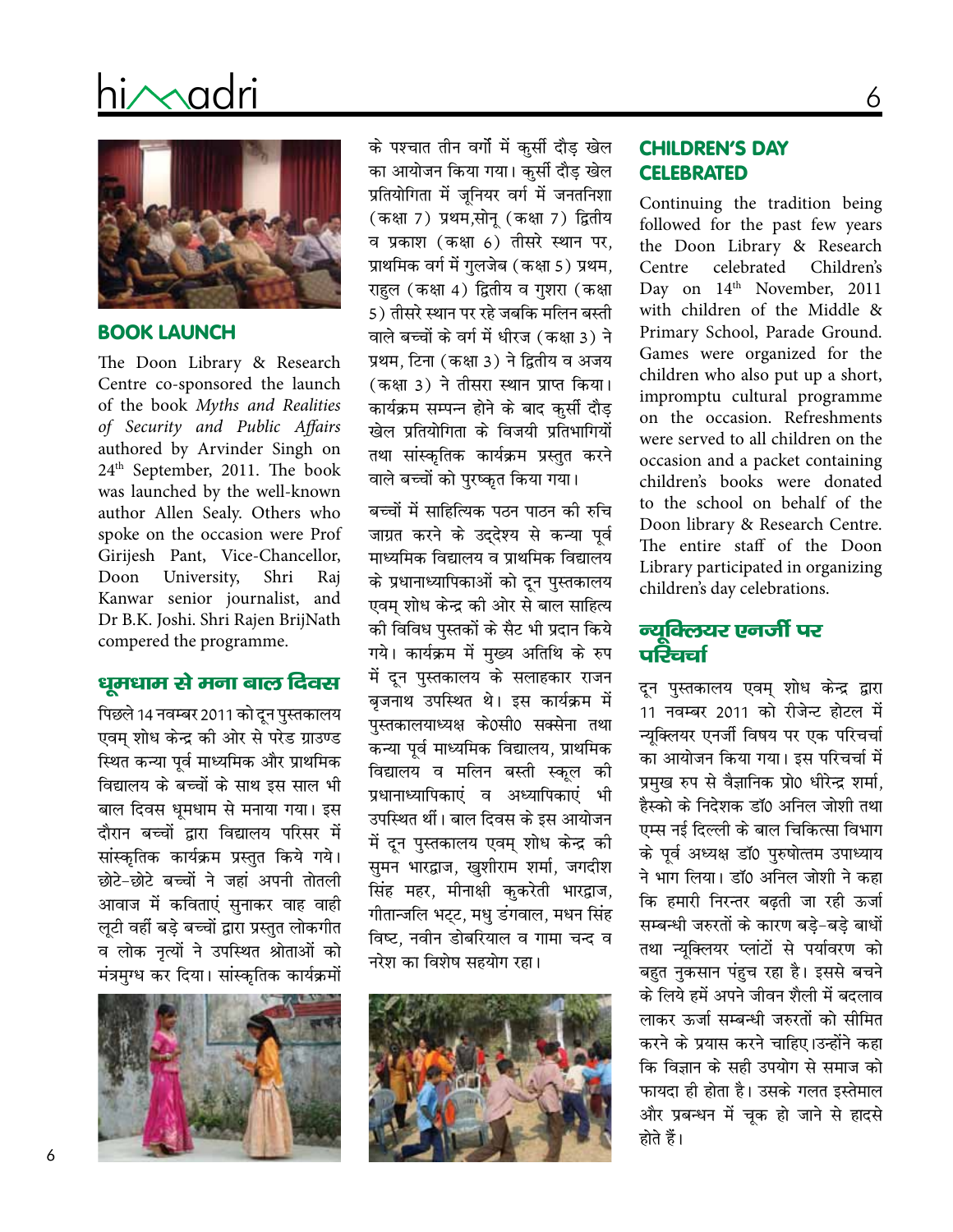# hi $\sim$ adri



यह हम सबको तय करना होगा कि हमें विज्ञान वरदान के रुप में चाहिए अथवा अभिशाप के रुप में। प्रो0 धीरेन्द्र शर्मा ने अपने वक्तव्य में कहा कि खनन वाले क्षेत्रों के समीप रहने वाले लोग अधिकांशत: बीमार रहते हैं। वहां का हवा-पानी व खानपान सब प्रदुषित हो जाता है। न्यूक्लियर रिएक्टर से जो कचरा निकलता है वह भी बहुत हानिकारक होता है। उन्होंने इसे मानव के लिये खतरनाक बताते हुए कहा कि ऊर्जा सम्बन्धी जरुरतों के लिसे हमें सौर ऊर्जा को विकल्प के रुप में चुनना चाहिए। उन्होंने उदाहरण देकर कहा कि अब यूरोप के अधिकतर देश पर्यावरण को सुरक्षित रखने के लिये न्युक्लियर प्लांटों को बन्द कर रहे हैं। डॉ0 पुरुषोत्तम उपाध्याय ने स्लाइड शो के माध्यम से देश के न्यूक्लियर एनर्जी प्लांटों के बारे में जानकारी दी। उन्होंने जानकारी दी कि विज्ञान का उचित प्रयोग होना आवश्यक है। नरौरा न्यूक्लियर एनर्जी प्लांट में इंजीनियर रह चुके योगेन्द्र शर्मा ने भी अपने अनुभव सुनाये। इस परिचर्चा का संचालन दून पुस्तकालय एवम् शोध केन्द्र के सलाहकार राजन बजनाथ ने किया। इस परिचर्चा में दून पुस्तकालय एवम् शोध केन्द्र के सदस्य, पुस्तकालय स्टाफ, व स्कुली छात्र-छात्राएं उपस्थित थीं।

#### **PANEL DISCUSSION ON NUCLEAR ENERGY**

On 11<sup>th</sup> November, 2011, the Doon Library and Research organized panel Centre  $\mathbf{a}$ discussion on Nuclear Energy. Dr Dhirendra Sharma, Dr Anil

Joshi, Dr Purshottam Upadhyaya and Shri Rajen BrijNath were the participants. The consensus was that the discharge of nuclear waste was a threat to the environment and some rethinking was necessary on the use of nuclear energy

## प्रो0 गिरिजेश पंत को दी गयी भावभीनी विदायी

दून विश्वविद्यालय के कुलपति प्रो0 गिरिजेश पंत के कार्यकाल पूरा होने पर दून पुस्तकालय एवम् शोध केन्द्र की ओर से उन्हें होटल ग्रेट वैल्यू में भावभीनी विदायी दी गयी। वक्ताओं ने प्रो0 पंत द्वारा दून विश्वविद्यालय को तीन साल के दौरान नई पहचान दिलाने के लिये किये गये योगदान की सराहना की गयी। पुस्तकालय की ओर से उन्हें प्रतीक स्वरुप पुस्तक भेंट की गयी। इस अवसर पर संस्थान के निदेशक प्रो0 बी0के0 जोशी, राज्यपाल के सचिव श्री अशोक पई, प्रो0 धीरेन्द्र शर्मा, डाॅ0 आनन्द शर्मा, श्री पंकज गुप्ता, डॉ0 मालविका चौहान, श्री राजन बृजनाथ, डॉ0 फारुखी, एवम डॉ0 राजेन्द्र डोभाल आदि उपस्थित थे। प्रो0 गिरिजेश पंत के सम्मान में रात्रि भोज भी दिया गया।

## **FAREWELL TO PROF GIRIJESH PANT, VICE-CHANCELLOR, DOON UNIVERSITY**

On 15th January, 2012, the Doon Library and Research Centre organized a dinner to bid farewell



to Prof. Girijesh Pant, Vice-Chancellor, Doon University who was leaving on completion of his term of office. A number of prominent citizens of Dehradun were present on the occasion. Speaking on the occasion Dr BK Joshi, Director, Doon Library and Research Centre recalled Prof. Pant's great contribution to laying the groundwork for building the university as a centre of excellence and complemented him for starting academic activity in the Doon University. Prof Pant thanked the eminent citizens of Dehradun for their cooperation extended to him during his tenure. He hoped that this cooperation would be extended to his successor also.

#### **PAUL COELHO; A NEW YOUTH ICON**

A novelist with a liking for abstract philosophy is a very unlikely candidate for being a youth icon. But if the preferences of the young readers are anything to go by he certainly qualifies. Some of his works like The Alchemist and Eleven Minutes have been translated in Hindi also. One reason could be the thinnes of the size of his works. That prevents the reader from being intimidated. One young reader said that as she was going out of town the next day she wanted to have The Alchemist issued. It took sometime to find that book. A suggestion that she could have another Coelho novel angered her. She said that yesterday she had gone to a friends place and she read twenty odd pages from The Alchemist and she would settle for nothing else.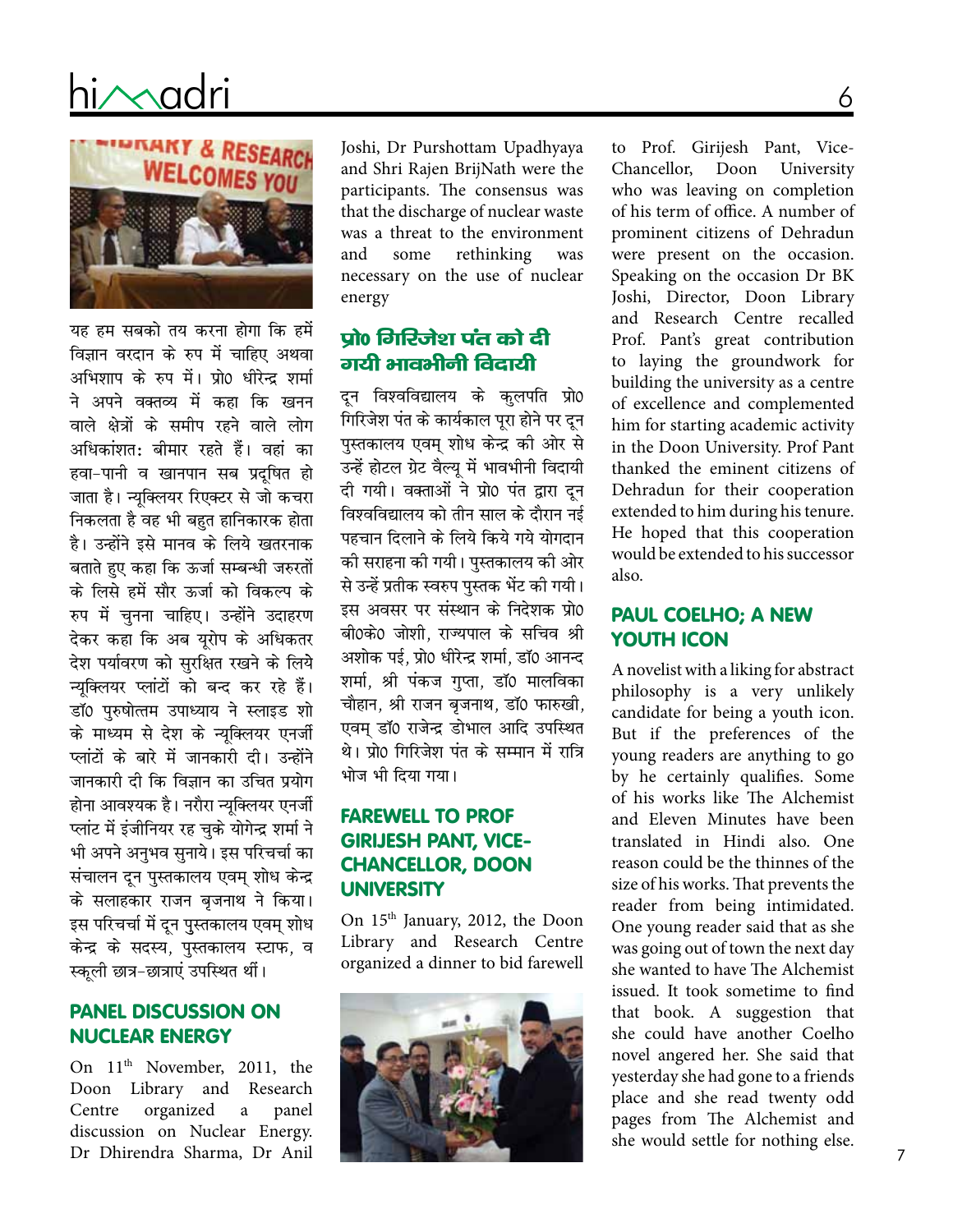# D O O N L I B R A R Y & R e s e a r c h C e n t r e hi/Madri

Fortunately we were able to find The Alchemist for her. The joy was similar to that of a child who had discovered her favourite toy.

## Auriol Weigold, Churchill, Roosevelt and India, Propaganda During World War II, New Delhi, 2009

The work under review makes an intensive study of a important issue, which would interest all scholars of history, international relations and media. The subject dealt with deals with the American interest in India during the second world war, especially after the Japanese occupation of Burma after it captured Indonesia, French Indo-China and Malaya. The importance of India increased as it was going to be a base for the Allied operations in South-East Asia. Winston Churchill, the British Prime Minister had asserted that he had 'not become the King's first minister to preside over the liquidation of the empire'. But their was pressure from President Roosevelt to make a settlement with the Indian nationalists. The Cripps Mission was sent to India



with this purpose. As subsequent events proved it was essentially a device to buy time. The British colonial government in India had been bracing itself to face a confrontation with the Congress since 1939. The Japanese would wait till the monsoon season was over before they could think of an attack on India through Burma. Two million personnel were recruited in the British Indian Army. Such a huge army could be used to suppress any movement launched by the Congress. Therefore was Churchill was in no mood to make any concessions to Indian nationalism.

In order to convince the Americans a huge propaganda machinery was set up by His Majesty's Government. Roosevelt, however had his own sources of information in order to assess the situation in India. This book gives a detailed factual account about the role of Louis Johnson, who was the President's personal representative in India as well as the role of American Indpophiles such as Louis Fischer and Edgar Snow in presenting true facts about India before the American public. The British propaganda line blaming the communal problem and the inability of the nationalist leadership for taking the responsibility of self government was not believed by the American press. Churchill was concerned that his failure to come up with a viable agreement with the Indian nationalists could jeopardize American aid to British India. Because of Churchills die hard attitude the Cripps mission was doomed to be a failure. A

vast propaganda machinery in Washington was at work to convince the Americans that it was the communal imbroglio and the rigidity of the Indian nationalists which was to be blamed for the failure.

Their was considerable sympathy in America for the cause of Indian nationalism. However, the decision of the Congress to launch the Quit India movement in August, 1942, cooled off that sympathy and Churchill was able to win the propaganda battle for the time being.

This study should stimulate more studies of this nature. India's independence in 1947 started the process of decolonization. Between 1945 and 1947 how did America view political developments in India should become the subject matter of another study After 1919 the Government of India was a juridical entity. There was an Agent General representing India in Washington. Girja Shankar Bajpai, who held the office from 1942 till 1947, had his own views on the issue of political developments in India. These views have been mentioned at some length in this book. It would be interesting to see how he presented the case of India after 1945. An India League functioned in America also. The activities of the League could be a subject of another book, especially in the period after 1945. This particular study has defined a framework to study the historical background of Indo-US relations.

**- Manoj Panjani**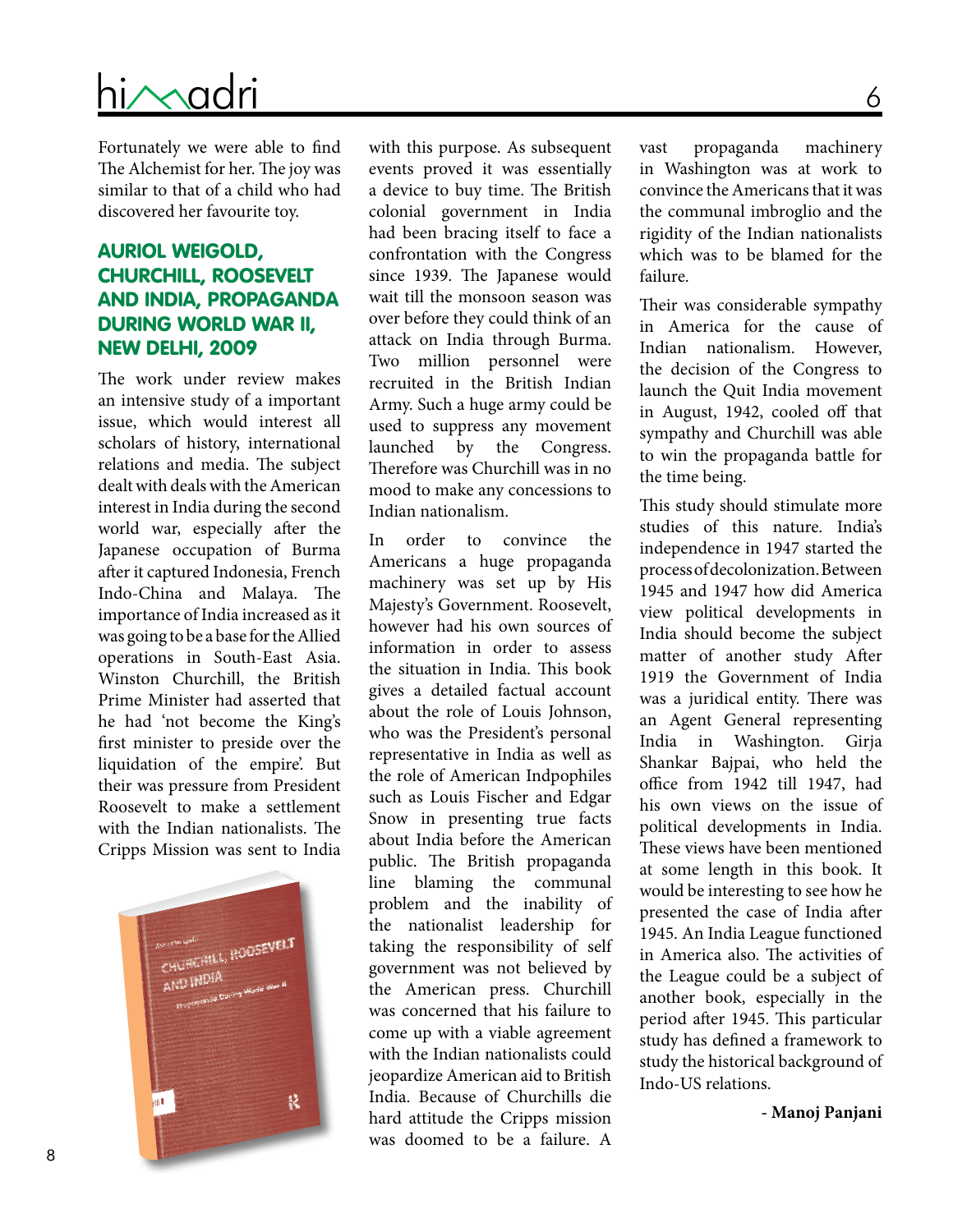# hi/Madri

# पुस्तक परिचय

#### केदारखण्ड

प्राचीन भारतीय साहित्य में वर्णित केदारखण्ड हिमालय के पंचखण्डों में एक है। वर्तमान उत्तराखण्ड का गढवाल क्षेत्र इसी केदारखण्ड के अन्तर्गत आता है। मध्य हिमालयी संस्कृति व पर्यटन पर केन्द्रित हेमा उनियाल को पुस्तक 'केदारखण्ड' उत्तराखण्ड के इसी अंचल के प्रमख दर्शनीय स्थलों एवम मंदिरों की जानकारी देती है। लेखिका ने प्रस्तुत पुस्तक में स्थानीय मंदिरों के वास्तु शिल्प के साथ ही क्षेत्र के भौगोलिक,ऐतिहासिक, सामाजिक व सांस्कृतिक विशेषताओं पर भी प्रकाश डालने का प्रयास किया है। स्थानीय परम्परा में प्रचलित मान्यताओं तथा देवपूजन से सम्बन्धित विवरण, देवालय व दर्शनीय स्थलों के चित्रों ने पुस्तक को बोधगम्य बना डाला है। पुस्तक को विशेषता यह है कि इसको रचना मात्र संदर्भ ग्रंथों के आधार पर ही नहीं की गयी है अपितु लेखिका द्वारा इसके लिये 18 शोधपरक यात्राएं भी की गयीं हैं। जिस कारण यह पुस्तक अधिक प्रमाणिक और विशिष्ट बन गयी है। रोचक विषय वस्तु और सरल भाषा के कारण यह पस्तक पाठकों का ध्यान अपनी ओर खींचती है।

20x30 से0मी0 आकार व 540 पृष्ठों वाली इस पुस्तक में तकरीबन 300 से अधिक छायाचित्र शामिल किये गये हैं। आशा की



जानी चाहिए कि हिमालय के धार्मिक व सांस्कृतिक परिप्रेक्ष्य में रुचिवान पाठकों व शोधार्थियों के लिये यह पुस्तक उपयोगी साबित होगी।

| पुस्तक | : केदारखण्ड                 |
|--------|-----------------------------|
|        | <b>लेखिका</b> : हेमा उनियाल |
| मूल्य  | : 750                       |
|        | प्रकाशक: तक्षशिला प्रकाशन,  |
|        | दरियागंज, नई दिल्ली।        |

#### उत्तराखण्ड में गाँधी जी की यात्रा

स्वतंत्रता संग्राम आन्दोलन में उत्तराखण्ड की भी अग्रणी भूमिका रही है। स्वतंत्रता आन्दोलन के दौर में यातायात व संचार सुविधाओं के अभाव के बावजूद भी यहां के लोगों की भागीदारी रही। उत्तराखण्ड के स्वतंत्रता संग्राम आन्दोलन में महात्मा गाँधी जी के विचारों भी महत्वपर्ण योगदान रहा। स्वतंत्रता आन्दोलन के दौर में गाँधी जी ने उत्तराखण्ड के हरिद्वार, गुरूकुल कांगड़ी, हल्द्वानी, नैनीताल, ताकुला, भवाली, ताड़ीखेत, अल्मोड़ा, कौसानी, बागेश्वर, काशीपुर, देहरादून व मंसूरी जैसे स्थानों की यात्रा की।

उन्होंने वर्ष 1915 से 1946 तक तकरीबन 6 बार उत्तराखण्ड की यात्रा की। वर्ष 1915 के अप्रैल माह में वे कम्भ के मौके पर पहली बार हरिद्वार व ऋषिकेश गये। इसके बाद वर्ष 1916 में स्वामी श्रद्धानन्द के आग्रह पर उन्होंने हरिद्वार के गरूकल कांगडी में व्याखान दिया।

जून 1929 में गाँधी जी स्वास्थ्य लाभ करने अहमदाबाद से कुमाँऊ की यात्रा पर निकले। 14 जून 1929 की सुबह वे बरेली से हल्द्वानी पहुंचे। हल्द्वानी में एक सभा में भाग लेने के पश्चात वे नैनीताल पहुंचे। नैनीताल की सार्वजनिक सभा में उन्होंने पहाड़ की गरीबी, खादी प्रचार व आत्मस्वावलंबन पर विचार दिये गये। महिलाओं की सभा में उन्होंने स्वदेशी

सामग्री अपनाने व चर्खा कातने की अपील की। ताकुला गांव में उन्होंने गाँधी मंदिर का शिलान्यास किया। भवाली में एक सार्वजनिक सभा में नगरवासियों ने उन्हें मानपत्र भेंट किया।

6

16 जून को वे खैरना होते हुए ताड़ीखेत पंहुचे जहां उन्होंने 1921 के असहयोग आन्दोलन के दौरान खोले गये प्रेम विद्यालय के वार्षिकोत्सव में भाग लिया। एक सार्वजनिक सभा में उन्होंने स्थानीय ग्रामीण जनों को राष्ट्रीय प्रेम का संदेश दिया।

18 जुन को वे रानीखेत होते अल्मोड़ा पंहुचे। उन्होंने चौघान पाटा पार्क में एक विशाल जन समूह को सम्बोधित किया। तत्कालीन म्युनिसिपल बोर्ड के अंग्रेज चेयर मैन ओकले ने उनके सम्मान में मानपत्र पढा। अल्मोडा में रहकर उन्होंने रामजे कालेज, शुद्ध साहित्य समिति व भारतीय मसीही केन्द्र, महिला सभा व मल्ली बाजार में सभाओं को सम्बोधित किया। 20 जन को लक्ष्मेश्वर में भी गाँधी जी की सभा हुई। अगले दिन 21 जून को वे यसोदा माई व अंग्रेज साधु रोनाल्ड निक्सन से भी मिले। अल्मोडा में गॉधी जी चार दिन रहे।

22 जून को अल्मोड़ा से चल कर गॉधी जी शाम को कौसानी पंहुचे। और अगले दिन वे गरूड तक मोटर में बैठकर वहां से बागेश्वर तक पैदल गये। दोपहर में बागेश्वर पंहच कर उन्होंने शाम को स्वराज्य मंदिर का शिलान्यास किया और एक सार्वजनिक सभा में अपने विचार दिये। वे शाम को सरयू बगड़ की प्रार्थना सभा में भी शामिल हुए। अगले दिन बागनाथ मंदिर के दर्शन कर वे कौसानी चले गये।

कौसानी में 24 जून सोमवार को उन्होंने श्रीमदभगवत गीता के उपर अनासक्ति योग पर लिखी प्रस्तावना का समापन किया। 1 जुलाई तक सप्ताह भर कौसानी में रहकर स्वास्थ्य लाभ किया, लेखन, स्वाध्याय के साथ हिमालय दर्शन का आनन्द उठाने के अलावा उन्होंने स्थानीय लोगों से बात-चीत